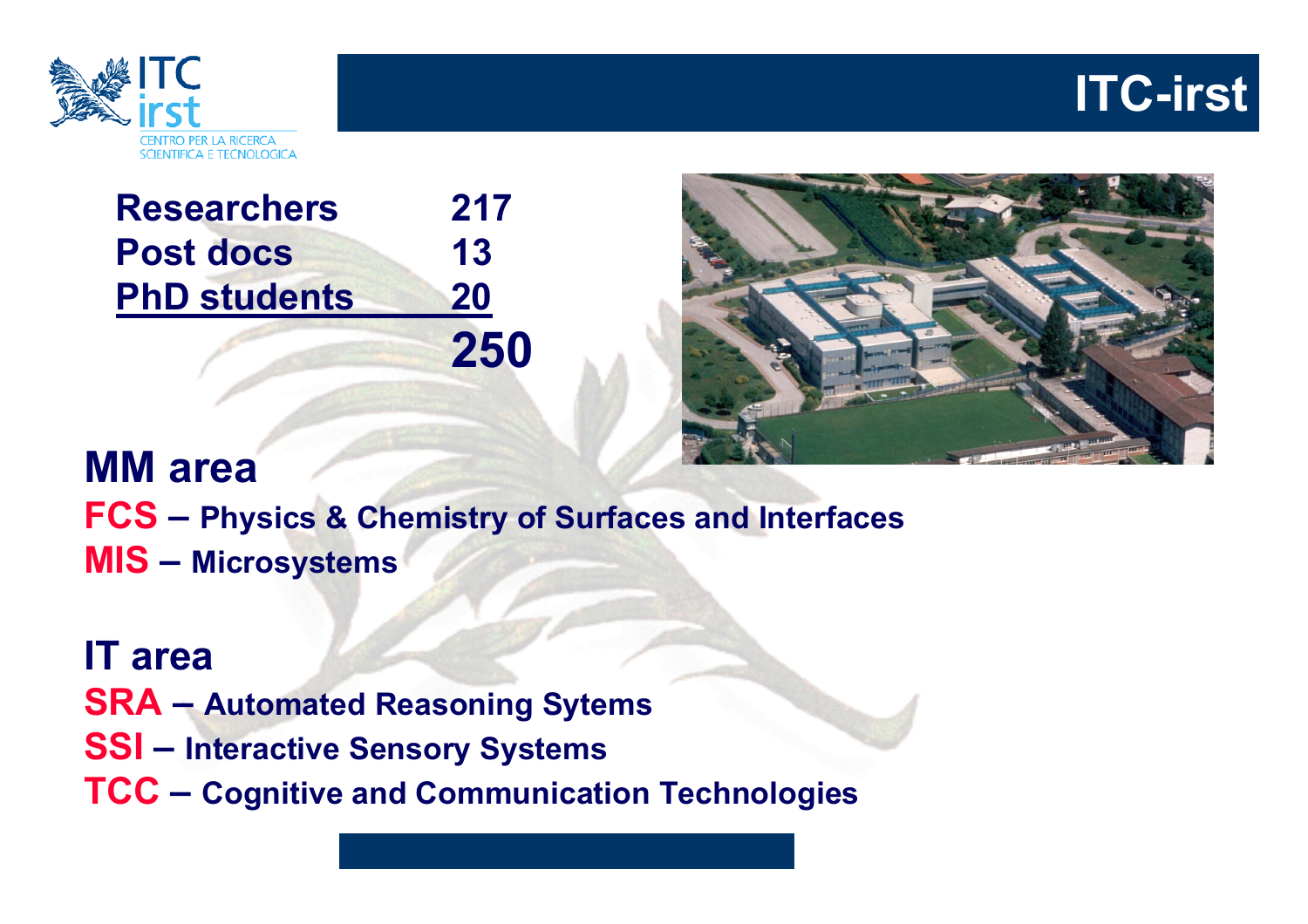

# **MIS Microsystems**

#### **Head of Department: Mario Zen**



The department designs and realises silicon microsystems, especially:

- silicon particle detectors;
- sensors for bio-medical and environmental applications;
- micro-electro-mechanic systems (MEMS) for industrial and consumer applications;
- electro-optic microsystems for vision and nondestructive measurements.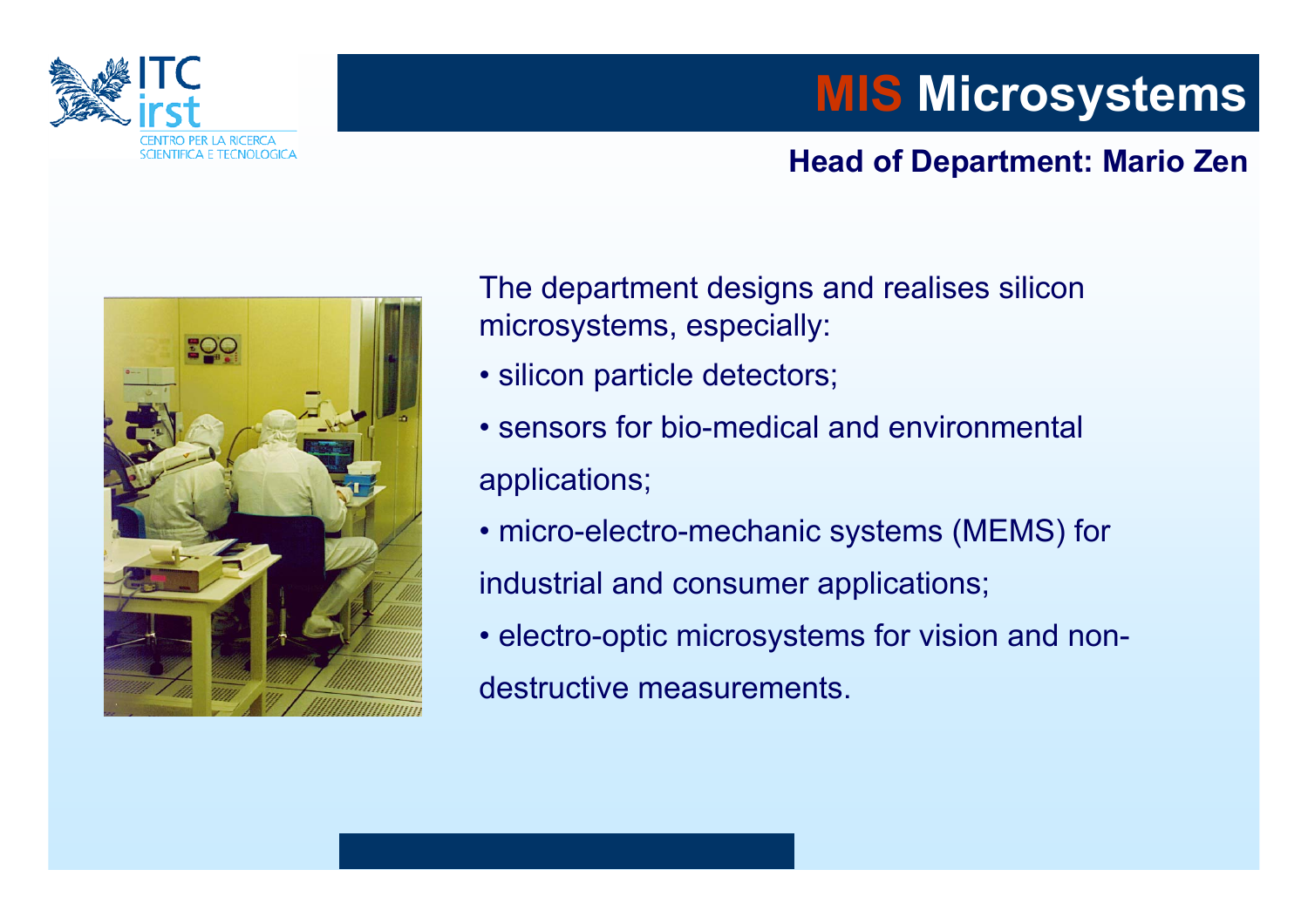

## **MEMS Technological fabrication modules**



Low temperature Wafer Bonding

Gold Electrodeposition

20KU X30,000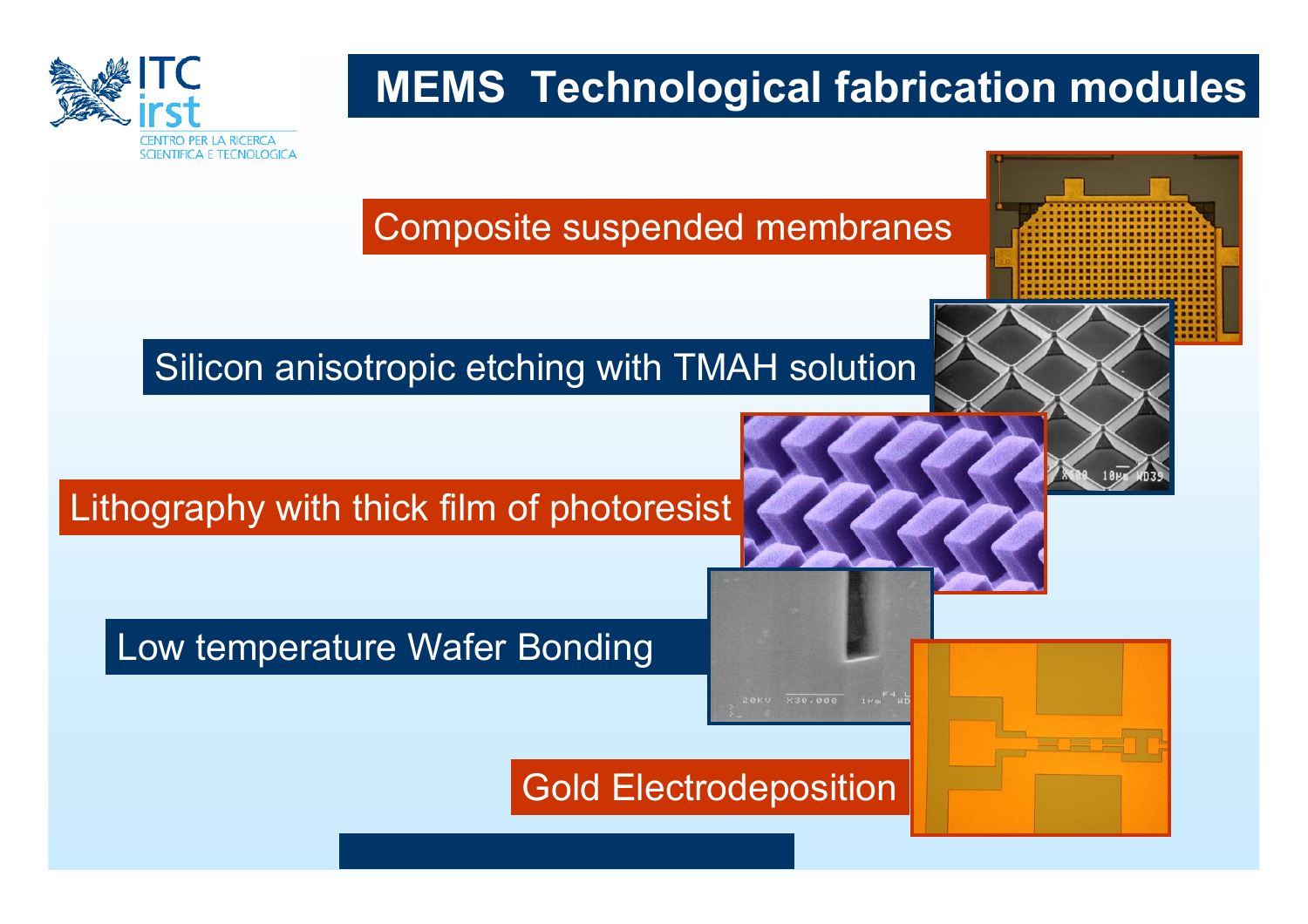

## **Clean Room**

## **Fabrication: the Lab. covers an area of 500 sqm (250 of which are in class 10)**

- $\bullet$  Furnaces 11 horizontal furnaces (diffusion,LPCVD depositions, Si3N4, Polysilicon, TEOS, BPSG and LTO)
- •Implanter "Varian E 220 medium current"
- • Lithographic Sector : Mask Aligner A "Karl Suss MA 150 BSA" and Resist processing systems "SVG 8600" and "EVG 150".
- • Etching Sector: Wet etching and Dry etching (Aluminium, Silicon dioxide Silicon nitride, Polysilicon etching)
- •Metalization: Varian 3180 sputtering and Ulvac EBX-16C evaporator
- •Dicing Disco DAD 2H-6T

## **Testing**

- •HP 4062UX + EG2001CX - custom modified for double-side wafer
- •Karl Suess PM8 - custom modified for double-side wafer testing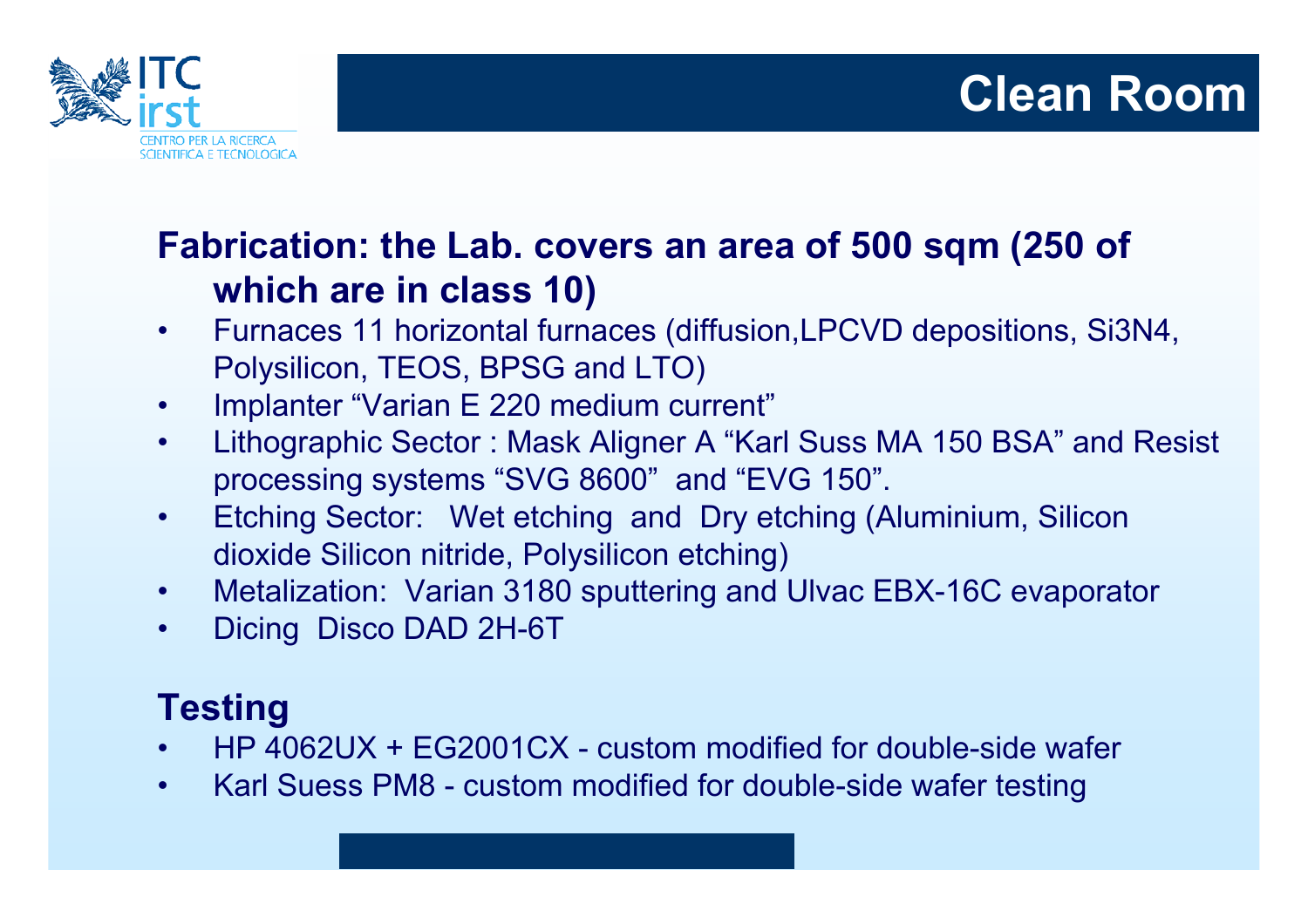

# **Lithographic Sector**

## Mask Aligner A "Karl Suss MA 150 BSA"

#### Resist processing systems "SVG 8600" and "EVG 150".



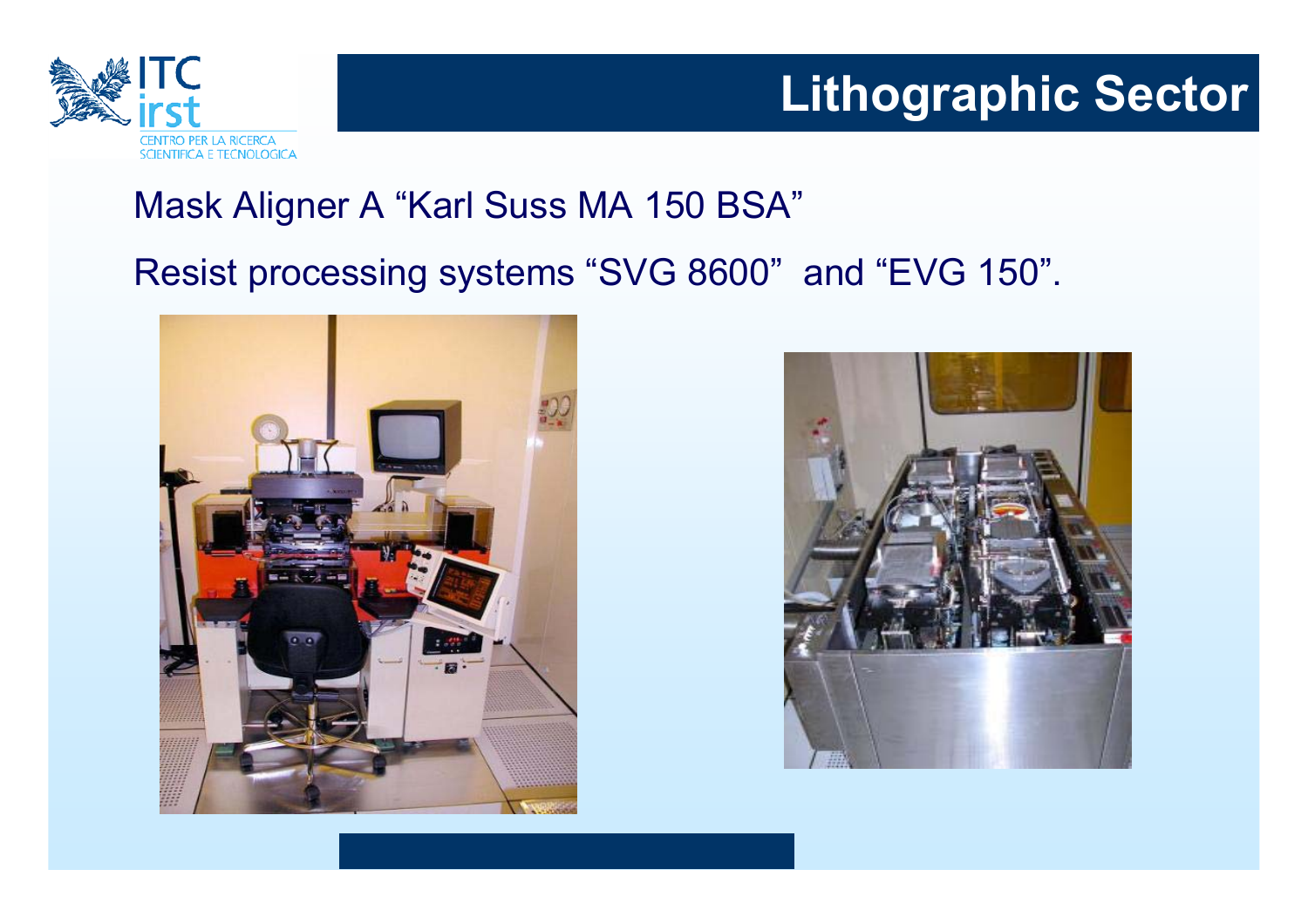

# **Etching Sector**

## Dry etching Aluminium, SiO $_{2}$ , Si $_{3}$ N $_{4}$  and Poly



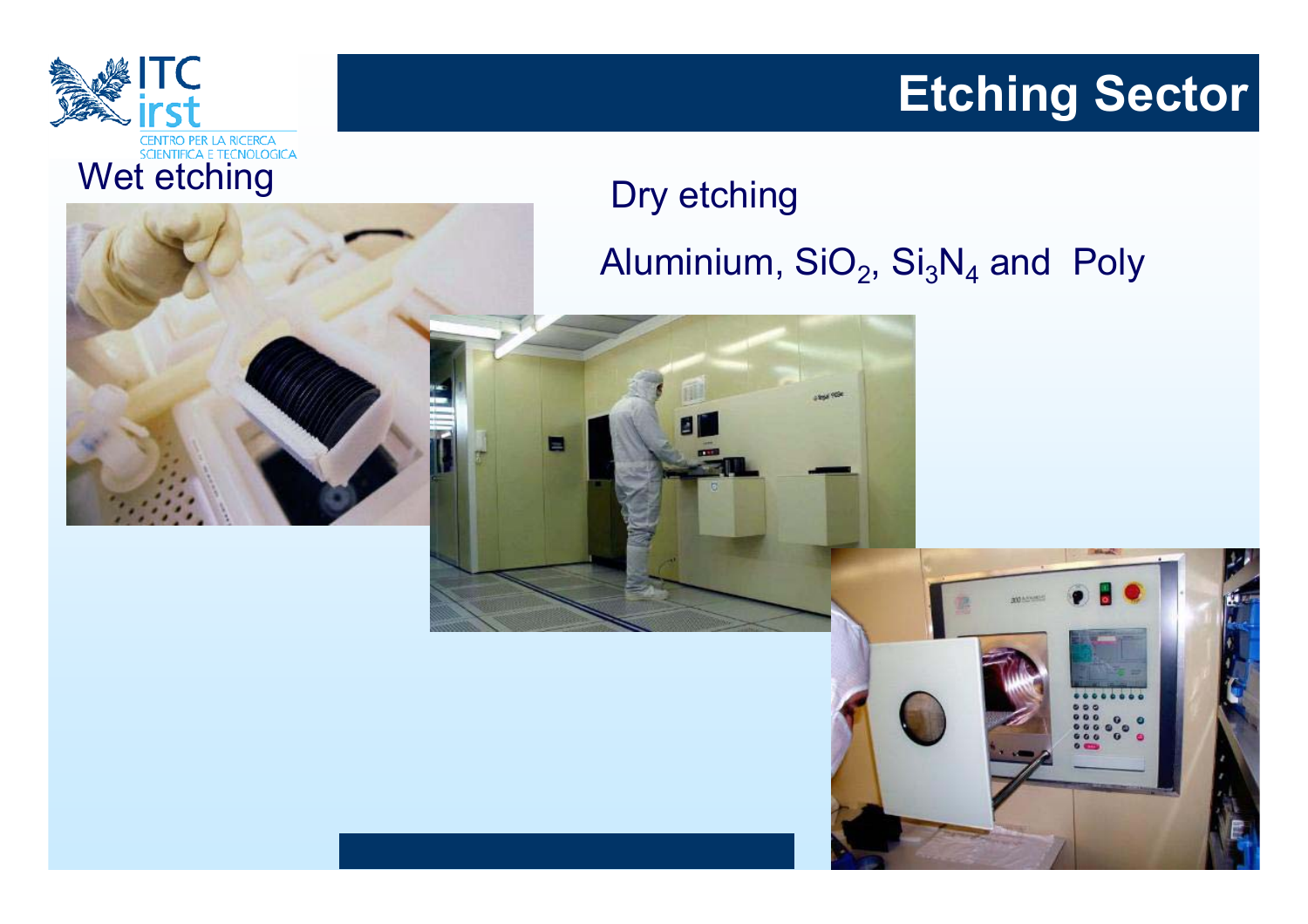

# **Metalization**



# Varian 3180 sputtering Ulvac EBX-16C evaporator

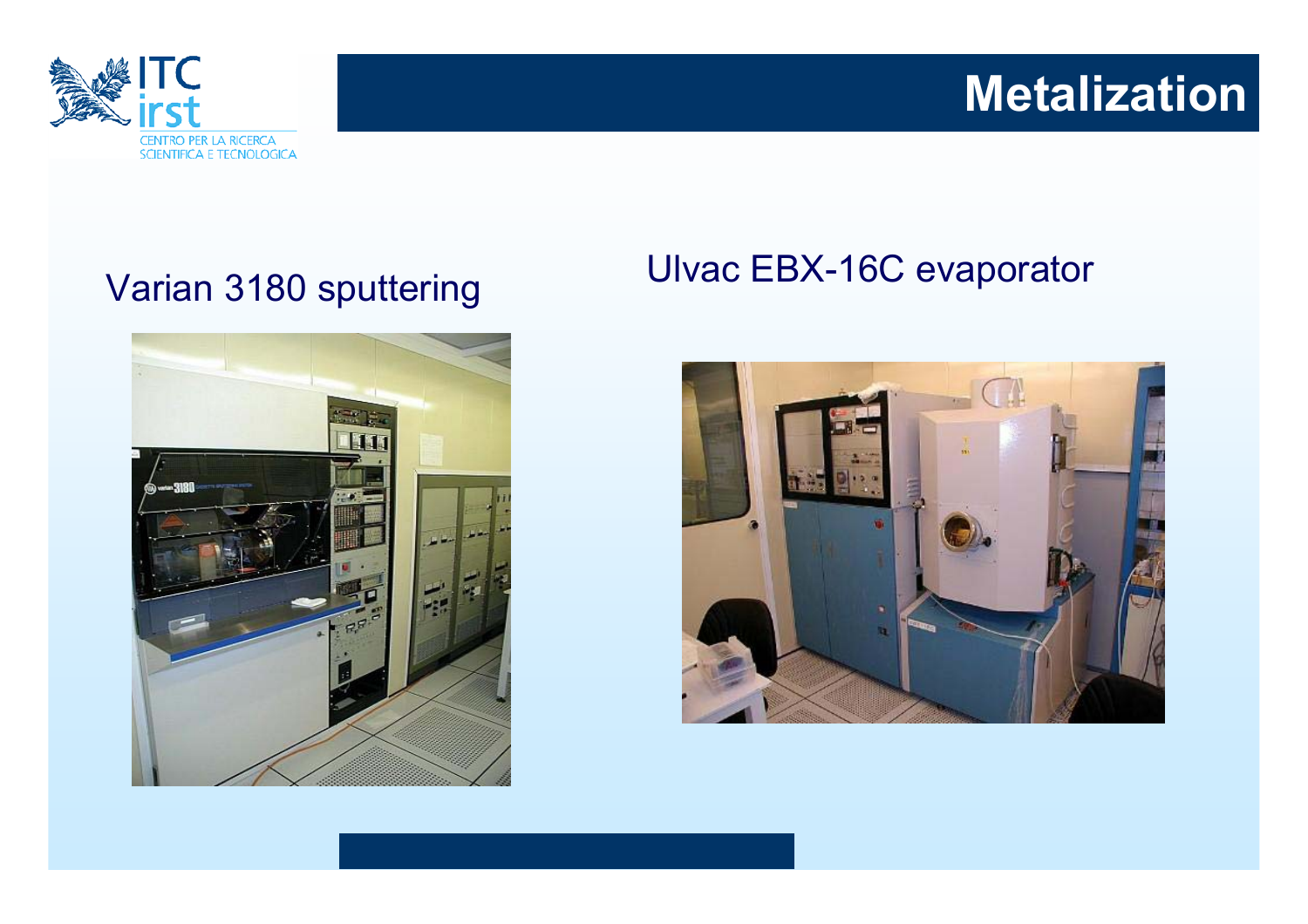





### Furnaces 11 horizontal furnaces

diffusion,LPCVD depositions, Si3N4, Polysilicon, TEOS, BPSG and LTO

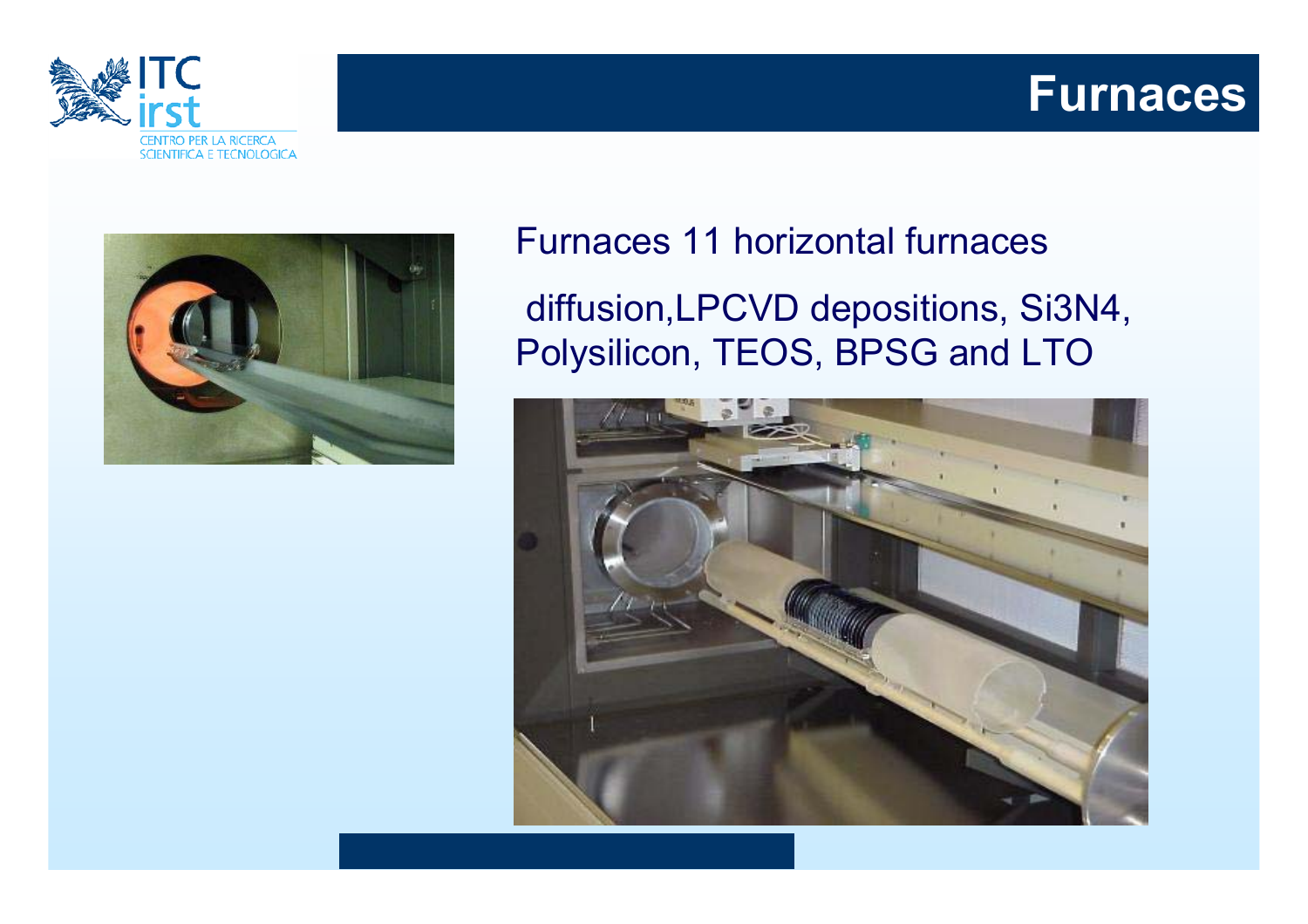

# **Ion Implanter**

### Varian E 220 medium current

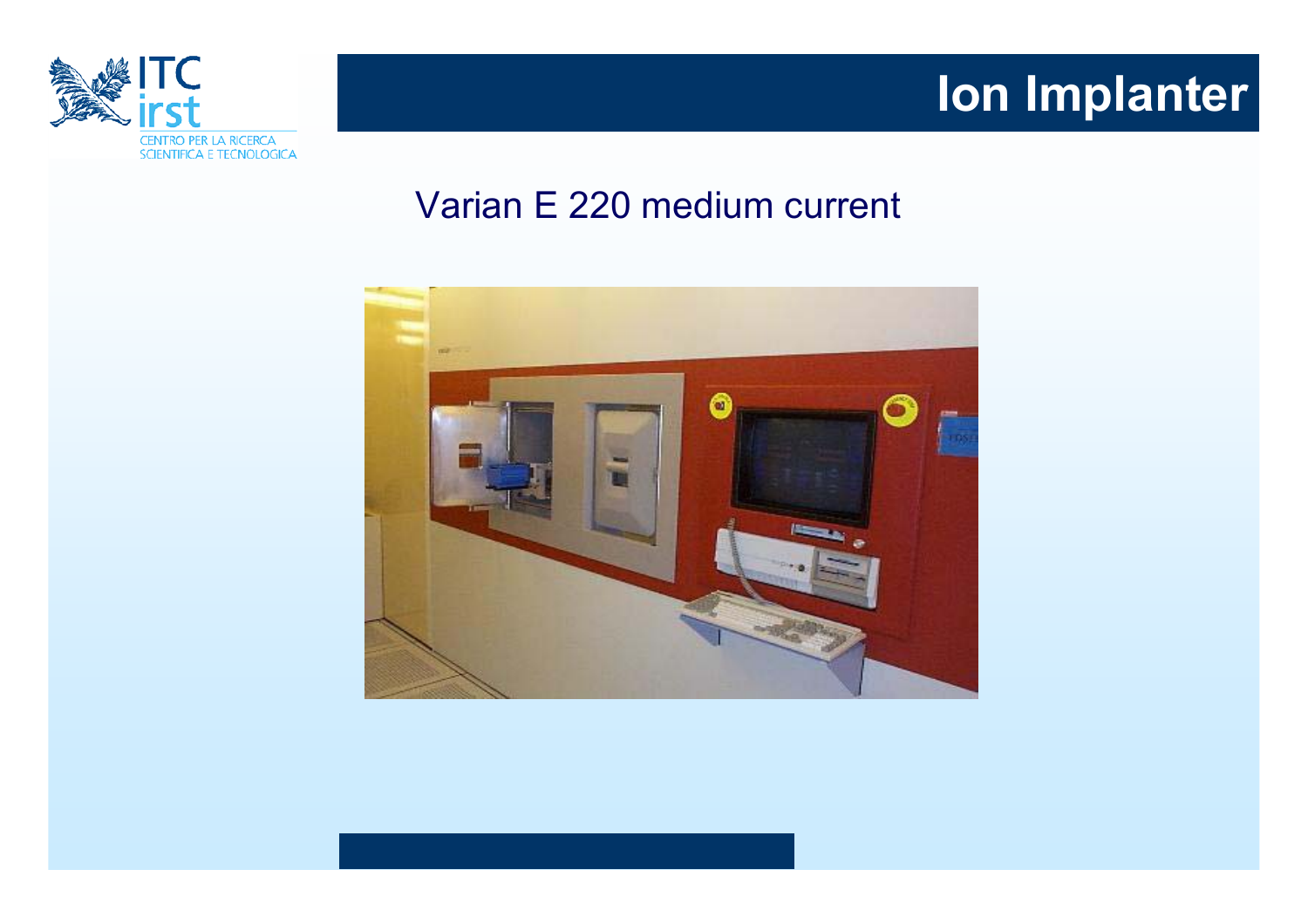

# **Inspection Sector**

- Olympus MX50 microscope
- Leitz MPV-SP Interferometer for thickness control.
- 4 point Napson RT8-8 for resistivity control.
- Plasmos SD 2300 Ellipsometer for refraction index control



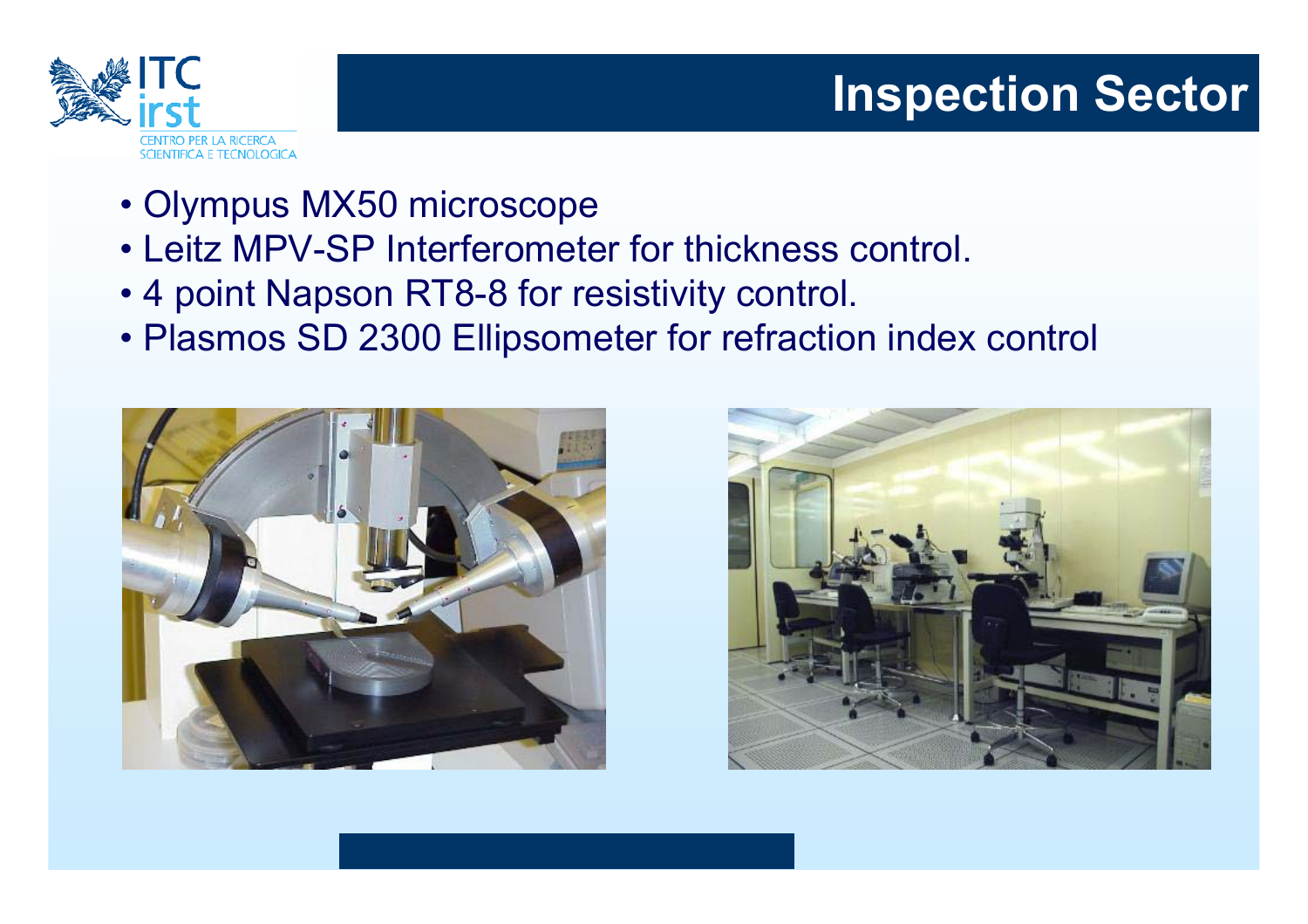

# **Packaging Sector**

## Ultrasonic Gold Ball Bonder (K&S 4124).

### Disco DAD 2H-6T



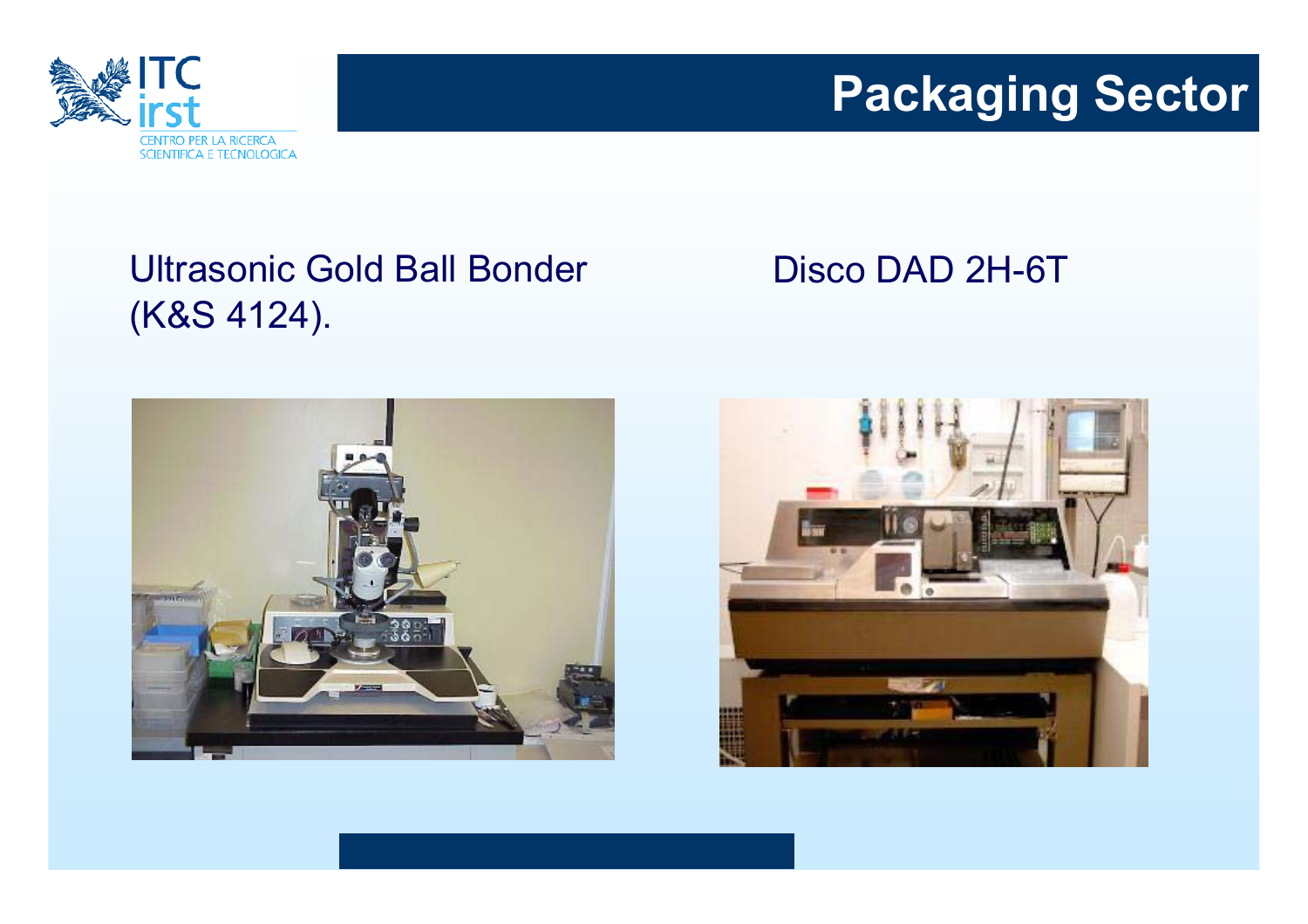

# **testing**

## *Automatic wafer-level tester*

cassette-to-cassette, double-side testing, automatic sorting & inking, HP 4062UX + EG2001CX - custom modified for doubleside wafer testing

*Manual Probe Station* Karl Suess PM8

*Electro-optical test system*